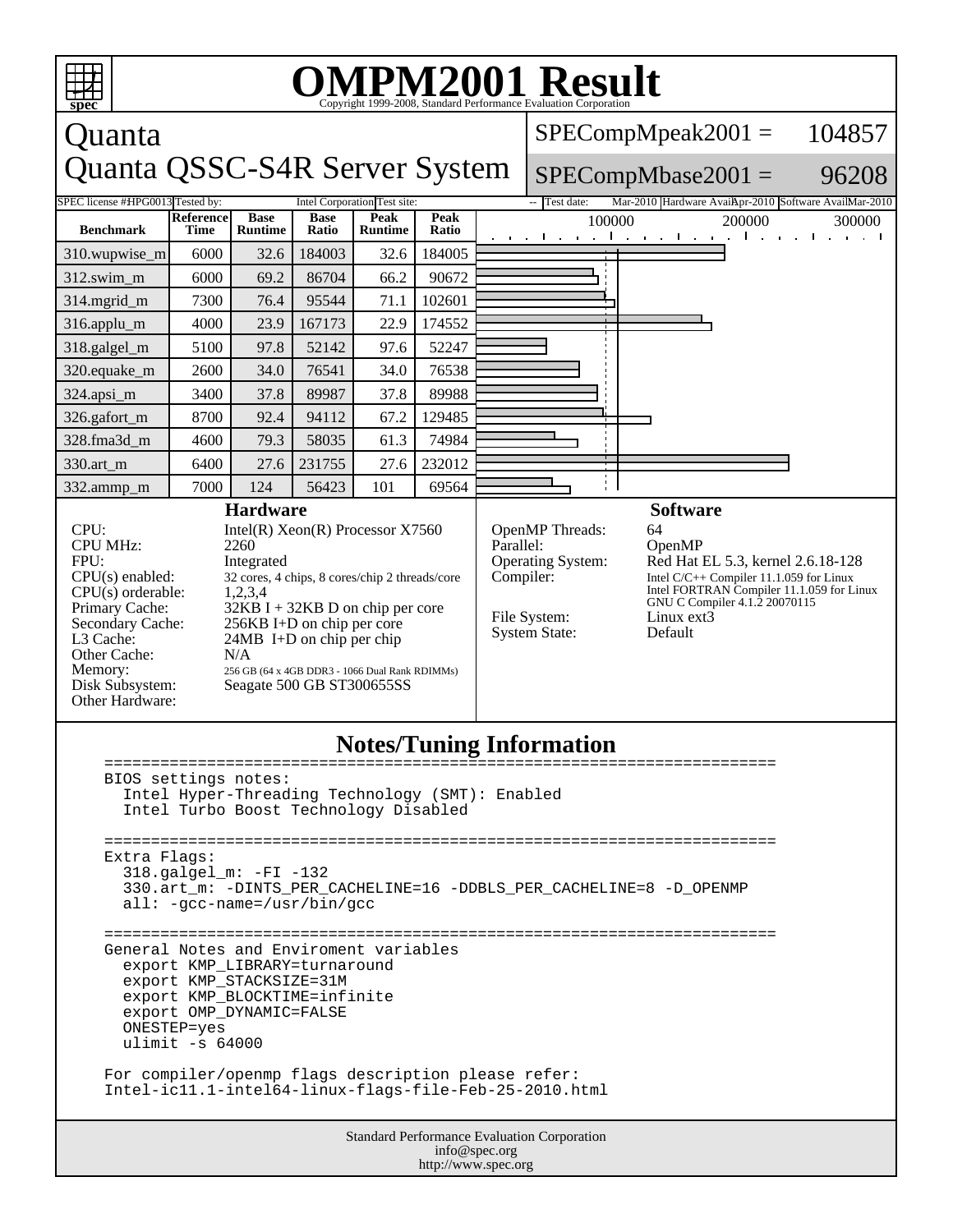```
Standard Performance Evaluation Corporation
 spec
                          OMPM2001 Result ISP9-2008, Standard Performance Evaluation Corporation
Quanta
Quanta QSSC-S4R Server System
                                                     SPECompMpeak2001 =SPECompMbase2001 =104857
                                                                                      96208
SPEC license #HPG0013 Tested by: Intel Corporation Test site: -- Test date: Mar-2010 Hardware Avail: - SPEC license #HPG0013 Tested by:
                       Notes/Tuning Information (Continued)
    Base optimization flags and enviroment variables:
     ========================================================================
     Medium:
        OPTIMIZE = -O3 -xSSE4.2 -ipo1 -openmp 
       COPTIMIZE = -ansi-alias
       export OMP_NUM_THREADS=32
       export KMP_AFFINITY=compact,1
     Peak optimization flags and enviroment variables:
     ========================================================================
     Medium:
       OPTIMIZE = -O3 -xSSE4.2 -ipo1 -openmp -rcd 
       export KMP_AFFINITY=compact,1
       export OMP_NUM_THREADS=64
     Peak per-benchamrk optimization flags and enviroment variables:
      ========================================================================
      310.wupwise_m
        export OMP_NUM_THREADS=32
      ========================================================================
     312.swim_m
       OPTIMIZE=-O3 -xSSE4.2 -ipo1 -openmp -opt-streaming-stores always -align -rcd
       srcalt = ompl.32
       export OMP_NUM_THREADS=32
      ========================================================================
     314.mgrid_m
       OPTIMIZE=-O3 -xSSE4.2 -ipo1 -openmp -fno-alias -rcd 
       export OMP_NUM_THREADS=32
      ========================================================================
     316.applu_m
       export KMP_AFFINITY=scatter,1
      ========================================================================
      318.galgel_m
        export OMP_NUM_THREADS=32
     ========================================================================
     320.equake_m
        export OMP_NUM_THREADS=32
      ========================================================================
      324.appsi_m
        OPTIMIZE=-O3 -xSSE4.2 -ipo1 -openmp
        export OMP_NUM_THREADS=32
      ========================================================================
     326.gafort_m
      srcalt = omp1.32 export KMP_AFFINITY=scatter,0
      ========================================================================
      328.fma3d_m
```
info@spec.org http://www.spec.org